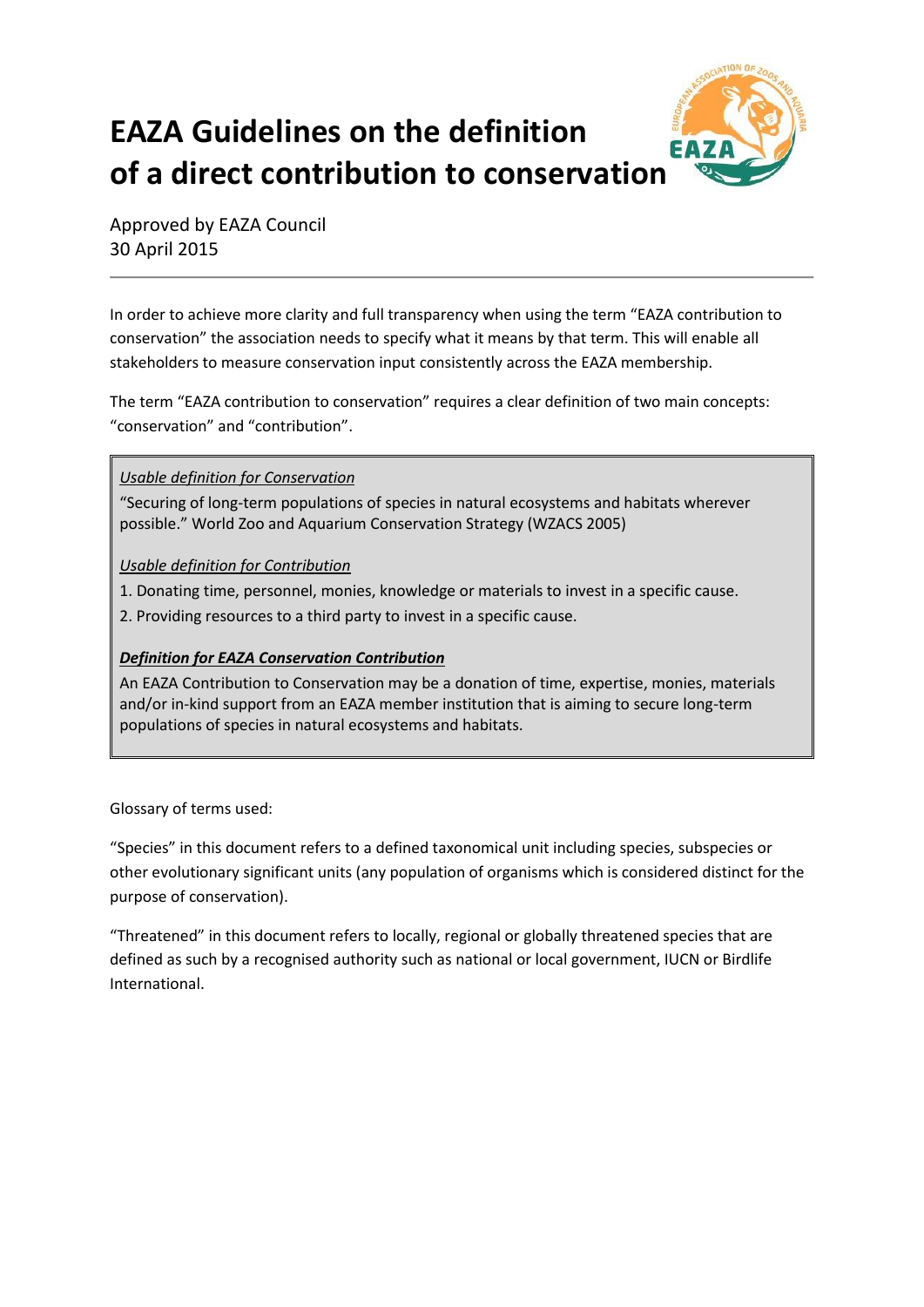# *Methods of contributing*

Conservation activities of EAZA member institutions are considered to contribute directly to the longterm survival of species in natural ecosystems and habitats in the following cases:

# **1. Habitats**

a. Direct costs<sup>1</sup> of field work aimed at maintaining, restoring or creating habitats with the intent to create or sustain conservation benefits for threatened species and/or habitats including: research, community-based programs, park management and securing of additional park space.

# **2. Species and Populations**

- a. Direct costs of species- or population management in the field such as conservation translocations, observations, surveys, protection, etc.;
- b. Direct costs of the rehabilitation of threatened species that are scheduled to be reintroduced into the wild;
- c. Direct costs of a wildlife rescue operation of threatened species that are being reintroduced back into the wild or that remain in the collection and meet the criteria under item d below.
- d. Direct costs of food, housing, health management, transport and husbandry of species held in the collection of the EAZA institution (on site or off site / on display or off display) that:
	- i. Are extinct in the wild.
	- ii. and/or for which ex situ management brings conservation benefit to a species or habitat through<sup>\*</sup>
		- a. Addressing the causes of primary threats
		- b. Offsetting the effects of primary and stochastic threats
		- c. Buying time
		- d. Restoring wild populations<sup>\*</sup>

whereby the project is in accordance with the IUCN Guidelines for Reintroductions and Other Conservation Translocations and the IUCN Guidelines on the Use of Ex situ management for Species Conservation (currently under review and with this policy recognising the existing guidelines until their replacement), and the ex situ activities are part of a locally or globally recommended (by a recognised authority e.g. IUCN, Birdlife, National or Regional governments, etc.) conservation action.

- e. *Ex situ* management includes direct costs related to gamete banking actions that are part of recommended conservation strategies as described under item d above.
- f. Direct costs related to the intensive management of populations
	- i. Direct costs related to the coordination of an *ex situ* population management programme for species included in item d.
	- ii. Direct costs related to the coordination of a meta-population management programme for species included in item d.
- g. Veterinary Care

**.** 

i. Direct costs of veterinary care for wildlife disease issues and animal health issues for animals found in the institution's collection that fall under the definition in item 2d above.

<sup>\*</sup> For definitions and clarification see the IUCN Guidelines on the Use of Ex situ Management for Species Conservation and the IUCN Guidelines for Reintroductions and other Conservation Translocations.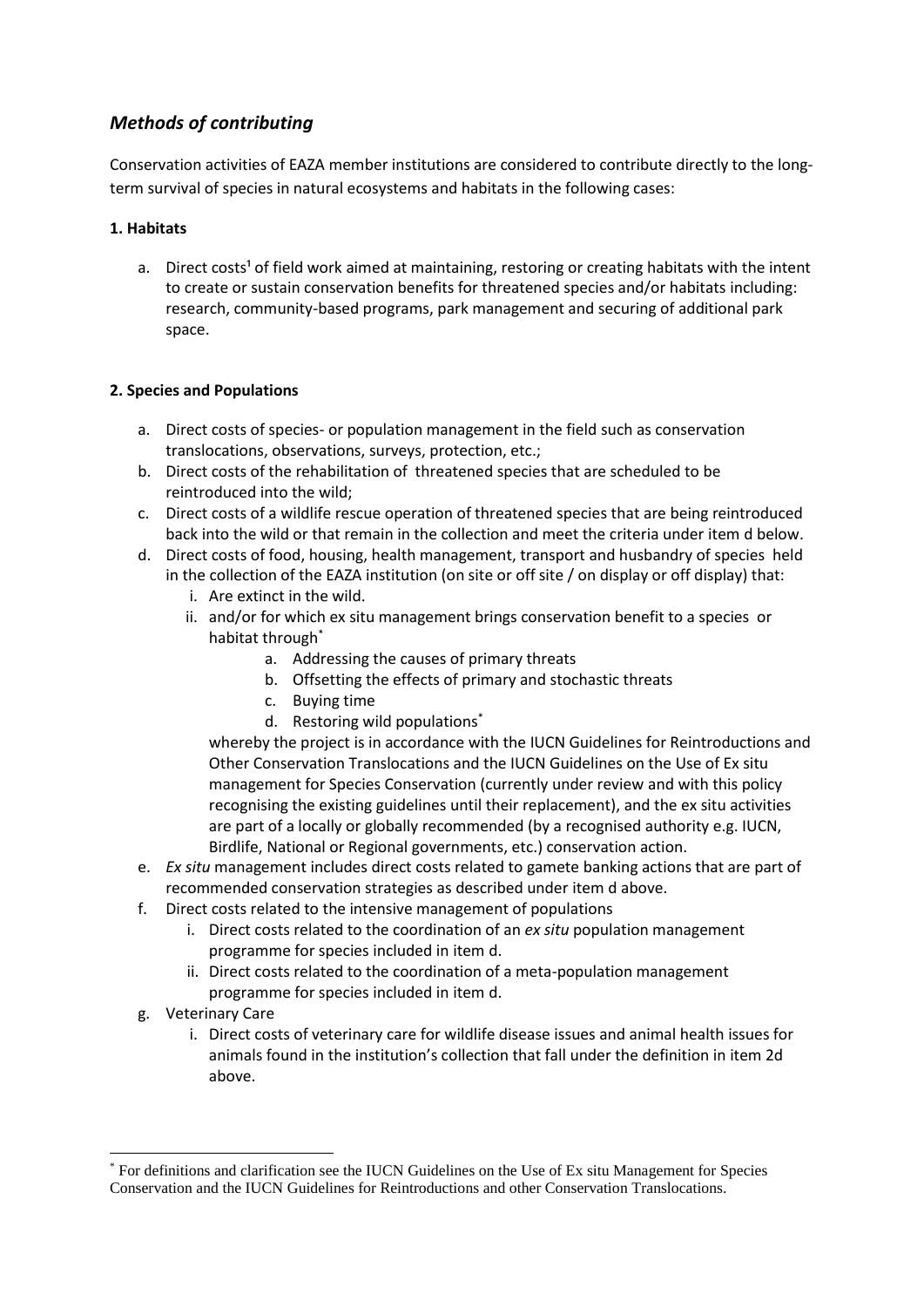ii. Direct costs of veterinary care for wildlife disease issues and animal health issues for animals not found in the institution's collection if it directly impacts the conservation of species in the wild.

## **3. Research**

- a. Direct costs of research that takes place outside of the institution and is specifically intended to contribute to the conservation of species or ecosystems *in situ*.
- b. Direct costs of research that takes place inside the institution and is specifically intended to contribute to the conservation of species or ecosystems *in situ*.
- **c.** Research into captive breeding, husbandry and welfare for animals found in the institution's collection that fall under the definition in item 2d above.

#### **4. Conservation Education and Capacity building**

- a. Direct costs aimed at engaging people (e.g. general public, communities, and schools) specifically to raise awareness about conservation issues and ultimately help to bring about an attitude and behaviour change to benefit nature conservation. Production of educational materials by an institution for themselves or a third party is considered to be part of this.
- b. Direct costs of conservation education programmes that take place outside of the institution and target an audience whose activities or presence directly impact the species or habitat of concern. This also includes the direct costs of an in-zoo/aquarium programme to maintain, restore or create habitats with specific conservation for **local** species or habitats. Ideally, programmes should demonstrate that they have improved wild animal numbers or survival.
- c. Direct costs of training field conservation staff or volunteers not employed by the institution. This may include providing scholarships or sponsoring participation in workshops or conferences and supporting local citizens financially to take part in conservation and research.
- d. Direct costs aimed at enabling colleagues (internal or external, staff, non-staff) to attain the required level of knowledge and skills to carry out activities that lead to conservation benefits for threatened species or habitats (e.g. assisting with customs seizures, transports or sharing husbandry techniques, field conservation techniques).

#### **5. Advocacy**

a. Direct costs related to a process that brings about legislative change to benefit conservation and/or the development of ideas that help define a position and assist in the development of thinking that ultimately benefits conservation. This includes combating wildlife trade, legal advice, and lobbying to generate support for conservation other than for direct support for the institution.

#### **6. Fundraising/Direct Grants**

- a. Cash grants made to other conservation organisations<sup>2</sup> or persons to support field work that meets the above definitions.<sup>3</sup>
- b. The value of any goods, equipment or supplies (including educational supplies) donated to field conservation projects as defined above.
- **c.** In-kind personnel support if an employee of the institution is doing the work that would normally be done by an employee of another conservation organisation. This would be direct